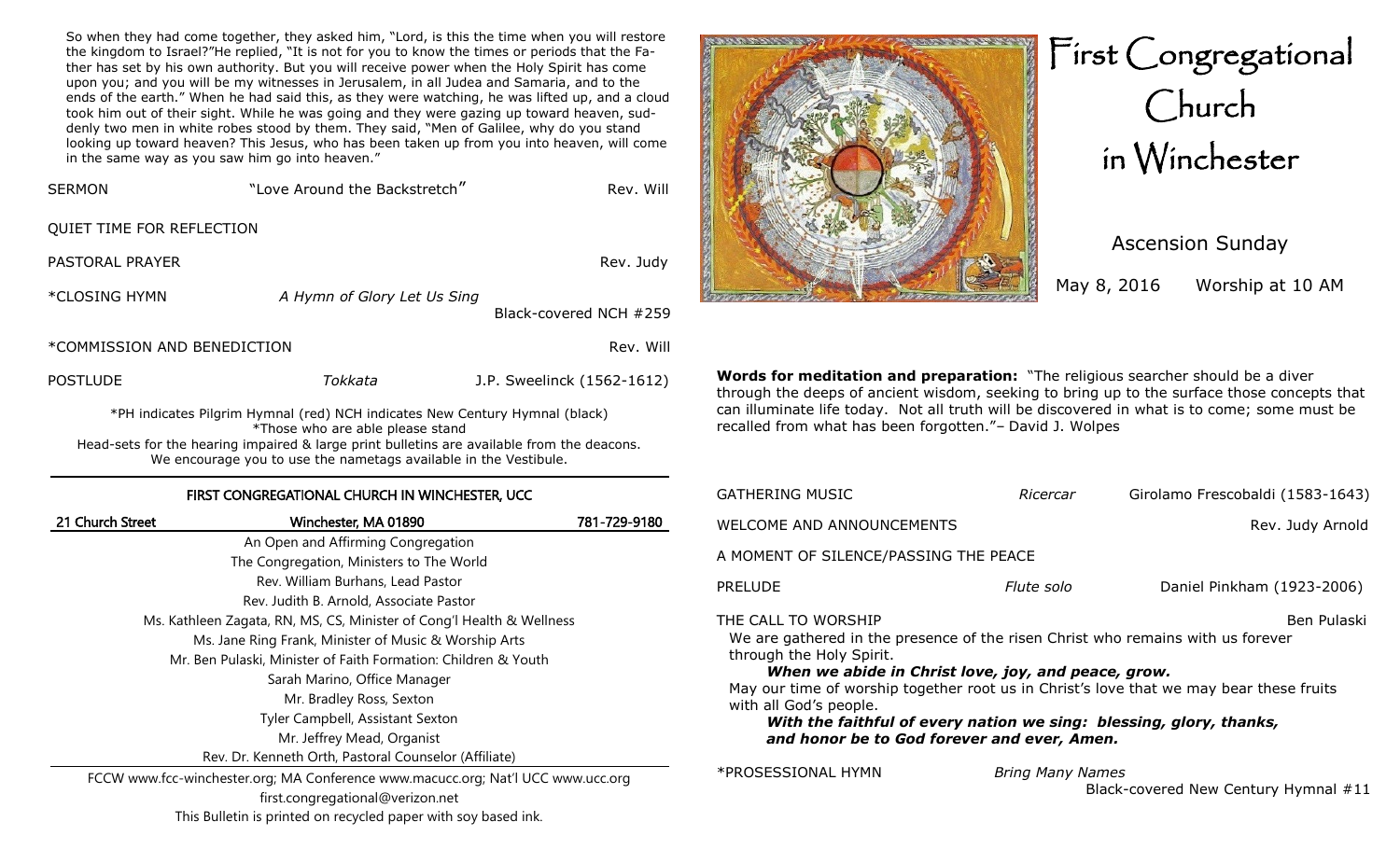#### \*MORNING PRAYER/LORD'S PRAYER Ben Pulaski

*Undisturbed by the many voices and the many tasks that tend to distract us, we draw near to You, O God. We realize that it is not You who withdraws from us but it is we who too often separate ourselves from You.* 

*Let us hear again the strains of that covenant that you have made with us through Jesus Christ, a covenant that increases our compassion* 

*and desire for justice. Having been generously forgiven and received by You, we will be generous in our dealings with one another.* 

*Having received your grace, we offer one another the benefit of the doubt. Having heard your loving word, we are slow to deal out words of judgment and quick to share words of kindness.* 

*Having heard you say "be not afraid" we acknowledge our fears* 

*and do not let them determine or deter our actions.* 

*Having experienced your transformative Spirit,* 

*we first look to how we can change rather than how others must change. Hear these intentions, O God, and strengthen us to live lives worthy of Your Son as we pray the way he taught us:*

*Our Father, who art in heaven, hallowed be thy name. Thy kingdom come. Thy will be done on earth as it is in heaven. Give us this day our daily bread and forgive us our sins as we forgive those who sin against us, and lead us not into temptation, but deliver us from evil. For thine is the kingdom and the power and the glory forever. Amen*

| *AN ACT OF PRAISE | The Gloria Patri                                                 | PH 513 |
|-------------------|------------------------------------------------------------------|--------|
|                   | (Please use words that are most meaningful to you)               |        |
|                   | Glory be to the Creator and to the Christ and to the Holy Ghost; |        |
|                   | As it was in the beginning, is now and ever shall be;            |        |
|                   | World without end, amen, amen.                                   |        |

TIME FOR THE YOUNG BENGLAM BENGLAM BENGLAM BENGLAM BENGLAM BENGLAM BENGLAM BENGLAM BENGLAM BENGLAM BENGLAM BENGLAM BENGLAM BENGLAM BENGLAM BENGLAM BENGLAM BENGLAM BENGLAM BENGLAM BENGLAM BENGLAM BENGLAM BENGLAM BENGLAM BEN TESTIMONY **STEP IN THE STEP IN THE STEP IN THE STEP IN THE STEP IN THE STEP IN THE STEP IN THE STEP IN THE STEP IN THE STEP IN THE STEP IN THE STEP IN THE STEP IN THE STEP IN THE STEP IN THE STEP IN THE STEP IN THE STEP IN** THE OFFERTORY **Rev. Judy Rev. 3** and *Rev. 1* and *Rev. 1 and Rev. 7 and 7 and 7 and 7 and 7 and 7 and 7 and 7 and 7 and 7 and 7 and 7 and 7 and 7 and 7 and 7 and 7 and 7 and 7 and 7 and 7 and 7 and 7 and 7 and 7 and 7*  Offertory Anthem *Christ, whose glory fills the skies* [1967] Music: Harold Darke (1888 – 1976) Words: Charles Wesley (1707 – 88) Christ, whose glory fills the skies, Christ, the true the only light, Sun of Righteousness arise, Triumph o'er the shades of night; Dayspring from on high, be near; Daystar, in my heart appear. Dark and cheerless is the morn unaccompanied by thee; Joyless is the day's return, Till thy mercy's beams I see, Till they inward light impart, Glad my eyes, and warm my heart. Visit then this soul of mine, Pierce the gloom of sin and grief;

Fill me Radiancy Divine, Scatter all my unbelief;

More and more thyself display, Shining to the perfect day.

#### Doxology (Please use words that are most meaningful to you) NCH 780 *Praise God from whom all blessings flow, Praise God all creatures here below, Praise God above you heavenly host, Creator, Christ and Holy Ghost. Amen.*

\*Prayer of Dedication Rev. Judy

SCRIPTURE **Liturgist: Bruce Lauterwasser** 

Psalm 47



#### **SUNG REFRAIN :** *God mounts his throne to shouts of joy; O sing your praises to the Lord!*

Clap your hands, all you peoples; shout to God with loud songs of joy. For the Lord, the Most High, is awesome, a great king over all the earth. He subdued peoples under us, and nations under our feet. He chose our heritage for us, the pride of Jacob whom he loves. **SUNG REFRAIN**

God has gone up with a shout, the Lord with the sound of a trumpet. Sing praises to God, sing praises; sing praises to our King, sing praises. For God is the king of all the earth; sing praises with a psalm. God is king over the nations; God sits on his holy throne. The princes of the peoples gather as the people of the God of Abraham. For the shields of the earth belong to God; he is highly exalted. **SUNG REFRAIN**

### Acts 1:1-11

In the first book, Theophilus, I wrote about all that Jesus did and taught from the beginning until the day when he was taken up to heaven, after giving instructions through the Holy Spirit to the apostles whom he had chosen. After his suffering he presented himself alive to them by many convincing proofs, appearing to them during forty days and speaking about the kingdom of God. While staying with them, he ordered them not to leave Jerusalem, but to wait there for the promise of the Father. "This," he said, "is what you have heard from me; for John baptized with water, but you will be baptized with the Holy Spirit not many days from now."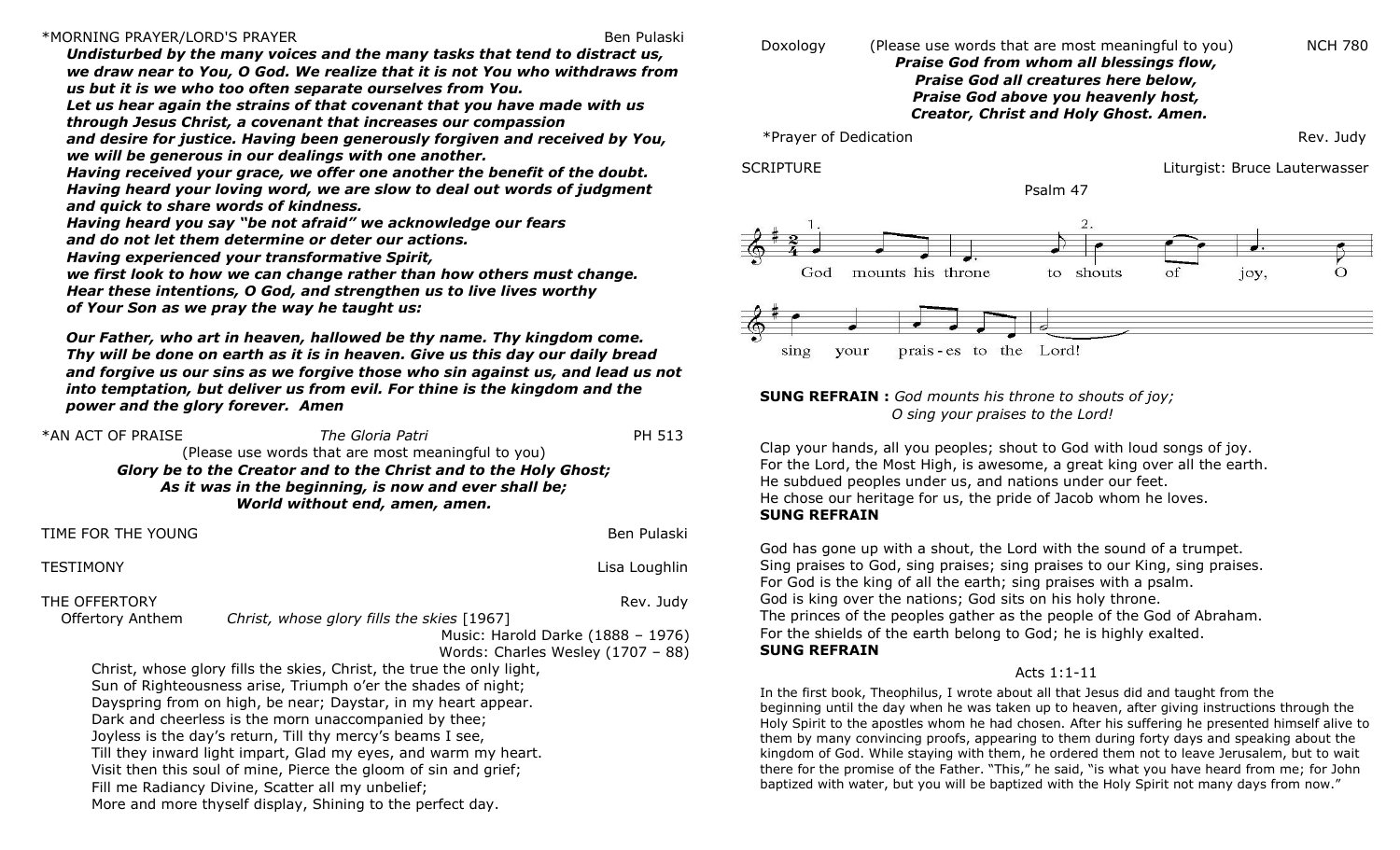## Sanctuary Flowers

Today's Chancel flowers are given to the glory of God, and in loving memory of Ted Blanch by the Roy-Thompson family.

## Bulletin Cover Image

The cover image comes from Hildegard von Bingen's (1089-1179), Universal Man: Illuminations from the Book of Divine Works. Hildegard was a highly creative mystic and Benedictine Abbess who undertook in 1135 a series of visionary symbolic paintings in mandala-form. While she did not make the illustrations herself, it is thought that she oversaw their production.

## Second Wednesday Bible Study

## May 11

Come and join your friends from the congregation for an informal Bible Study. We meet in the Health Ministry Office at 7:00 p.m. and end promptly at 8:30. We are continuing Job. We are at Chapter 32. Job is a familiar story – although we learn that patience wasn't one of Job's virtues after all. We also learn a lot about the human drama and our relationship with God. No reading ahead required, no homework assignments, just fellowship, companionship and scripture reading in a small group setting. Hope to see you Wednesday.

## The Philadelphia Project 11th Hour

During April break, 11 youth and 4 adults headed down to Philadelphia to work with The Philadelphia Project. On Youth Sunday, May 22nd, the youth who went will tell of their experience that week with the organization. During coffee hour that day, we have a special guest from The Philadelphia Project who will be explaining exactly all the things they do. I encourage all of you to attend and hear the amazing work they do with all ages. The youth of our church will be raising money and collecting things that they are in need of all next year. We were looking to find one organization to spend most of our time and energy helping and found it!

| <b>SUNDAY</b>   | Mother's Day                |           |                                         |
|-----------------|-----------------------------|-----------|-----------------------------------------|
|                 | 10:00                       | AM        | Worship                                 |
|                 | 10:00                       | AM        | J2A Class 9th & 10th Grades             |
|                 | 10:00                       | AM        | Rite 13 7th & 8th graders               |
|                 | 10:15                       | AM        | Stepping Stones (Church School)         |
|                 | 4:00                        | PM        | <b>Girl Scouts</b>                      |
|                 | 7:30                        | PM        | FORUM (High School)                     |
| <b>MONDAY</b>   | 7:00                        | PM        | Carilloneers                            |
| <b>TUESDAY</b>  | 7:30                        | PM        | Mission & Outreach Ministry             |
|                 | 7:30                        | PM        | <b>Boy Scouts</b>                       |
| WEDNESDAY       | 8:30                        | AM        | Men's Coffee & Conversation             |
|                 | 10:00                       | AM        | Ministry Team Meeting                   |
|                 | 10:00                       | AM        | FAN Toddler Playgroup                   |
|                 | 6:30                        | PM        | Health Ministry                         |
|                 | 7:00                        | PM        | <b>Bible Study</b>                      |
|                 | 7:30                        | PM        | <b>Facilities Ministry</b>              |
|                 | 7:30                        | PM        | Personnel Ministry                      |
| <b>THURSDAY</b> | 7:30                        | <b>PM</b> | <b>Choir Rehearsal</b>                  |
| SATURDAY        | 11:00                       | AM        | Memorial Service for Marilyn White      |
|                 | 4:00                        | <b>PM</b> | Jazz Vespers                            |
| <b>SUNDAY</b>   | Pentecost                   |           |                                         |
|                 | Deadline for the June Spire |           |                                         |
|                 | 8:15                        | AM        | <b>Celebration of Service Breakfast</b> |
|                 | 10:00                       | AM        | Worship New Member Sunday               |
|                 | 10:00                       | AM        | J2A Class 9th & 10th Grades             |
|                 | 10:00                       | AM        | Rite 13 7th & 8th graders               |
|                 | 10:15                       | AM        | Stepping Stones (Church School)         |
|                 | 11:30                       | AM        | Leadership Team Meeting                 |
|                 | 11:30                       | AM        | Purpose Forum                           |
|                 | 4:00                        | PM        | <b>Girl Scouts</b>                      |
|                 | 4:00                        | PM        | Sounds of Grace                         |
|                 | 7:30                        | PM        | FORUM (High School)                     |